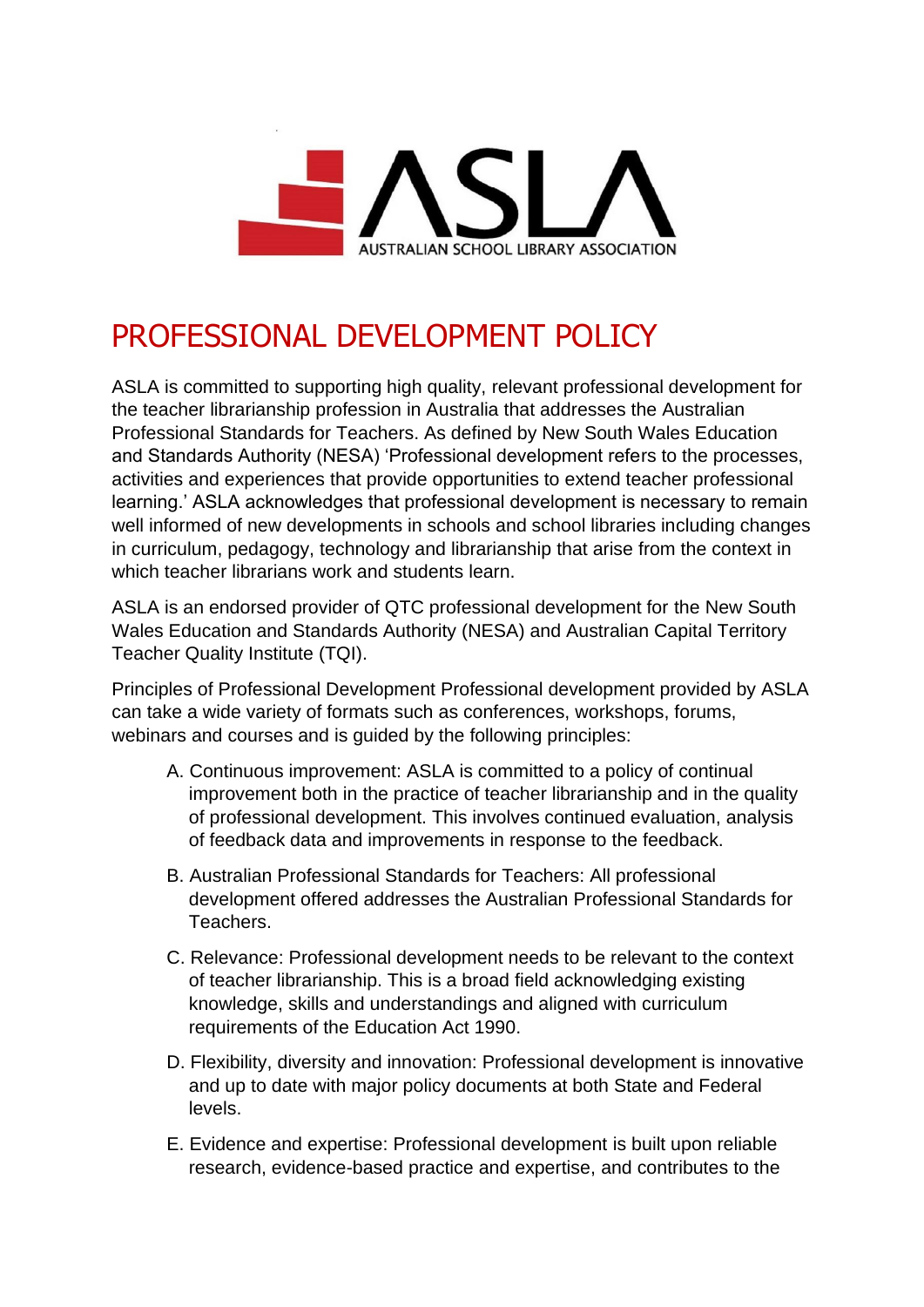development of research about what is effective professional development for teachers.

## **Delivery of Professional Development**

To ensure delivery of high-quality professional development the following procedures are followed:

- A. Responsibility: The responsibility for delivering and monitoring professional development is undertaken by the ASLA Board, with responsibility assigned to both the Professional Learning Project Team and the Executive Officer.
- B. Roles:

The Professional Learning Project Team meets regularly to plan professional development for ASLA members. This includes surveying needs, auditing and assessing opinions and gauging interest of members. It includes discussing innovations and new directions of curriculum, pedagogy and librarianship. Agenda items will also include evaluating, analysing feedback data and considering improvements in response to feedback from previous professional development events.

- C. Selection of Presenters: Professional development presenters are selected based on the following criteria:
	- recognisable qualifications and respect in their professional field.
	- understanding the Australian Professional Standards of Teaching and their ability to demonstrate how their proposed professional development course will meet these standards.
	- ability to demonstrate appropriate adult learning principles.
	- completion of the required 'ASLA Professional Development Application.'
- D. Course Content:

Professional development course selection is based on content that demonstrates reliable research and evidence-based practice. It is relevant, innovative and meets current ACARA legislation. ASLA Privacy, Workplace Health and Safety and Anti-Discrimination Statements are also considered in the selection of professional development content.

- E. Quality Assurance: The high professional standard of courses is assured through the following principles:
	- Completed application form for Presentation Proposal by the presenter.
	- Follow-up email communication to ensure that the presenter has full understanding of the Australian Professional Standards of Teaching and how their course will fulfil the Standards.
	- Evaluation of each course by participants as the course is completed.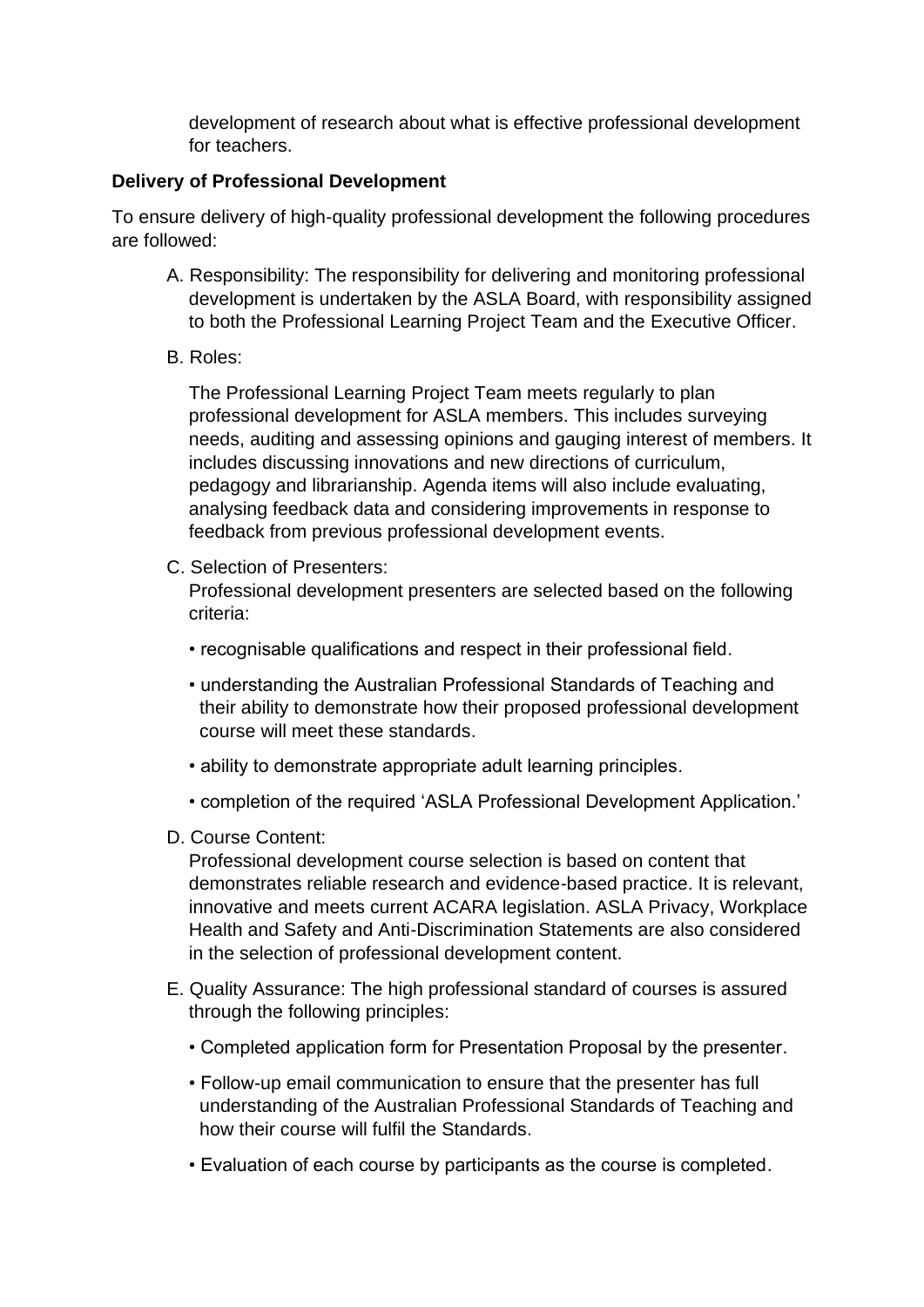- Evaluation considered by the Professional Learning Project Team and then fed back to the presenter to ensure a continuous improvement cycle
- F. Collection of Data:

Members and non-members are eligible to participate in professional courses with the procedure as follows:

- Presenters selected.
- Course venue and details planned by Professional Learning Project Team
- Course is advertised.
- Executive Officer uploads course information on the NESA and TQI online course register in line with the guidelines.
- Course is held.
- Executive Officer collects attendance data at the beginning with name, teacher number and school details.
- Executive Officer issues and collects completed evaluation data as well as issuing appropriate attendance certificates.
- Executive Officer uploads course participation information on the NESA and TQI online register in line with the guidelines.
- G. Advertising:

The responsibility for advertising lies with the ASLA Board, particularly the Professional Learning Project Team and the Executive Officer. Advertising of professional learning is carried out in a wide range of avenues, including:

- social media,
- contact database emails,
- newsletters,
- websites.
- H. Maintenance of Endorsement of QTC registered professional development: The Professional Learning Project Team together with the Executive Officer will be responsible for maintaining the endorsement of QTC registered professional development by:
	- uploading course information and teacher participation data to the NESA and TQI online course registers in line with the guidelines.
	- informing NESA and TQI of any major changes to operations including a change of legal entity of a change of the President.
	- ensuring participation in review activities at the request of NESA and TQI